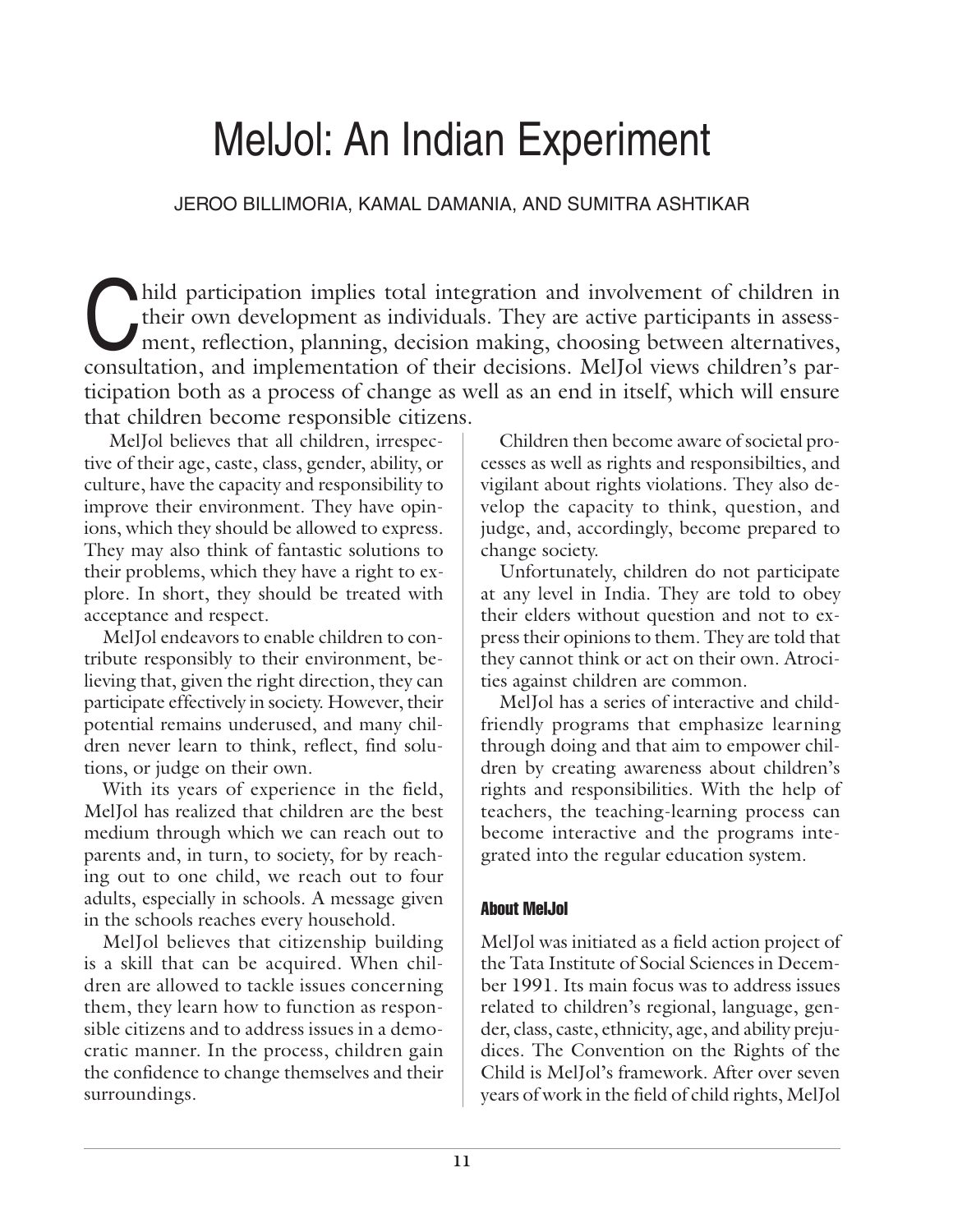was registered under the Societies Registration Act (1860) on 23 June 1999. MelJol works in urban as well as rural areas and, besides Mumbai, has its branches in Thane, Pune, and Bangalore. The program reached 1,500 children in its first year. In academic year 1999- 2000, it reached 95,000 children in 655 schools. By 2000, MelJol had reached 245,000 children.

## Vision

MelJol seeks to develop children's citizenship skills by focusing on their rights and responsibilities, and providing them opportunities to contribute positively to their environment. It aims to promote child rights education in schools as well as in informal educational centers and institutions, and among outof-school children.

## Mission

MelJol's mission is to work toward an equitable social structure within a pluralistic society, i.e., one that is integrated, where different cultures coexist. By educating children and their significant others in child rights and responsibilities, MelJol addresses prejudices focusing on the following key concepts:

- *Equity:* Every human being should be recognized as uniquely different and as contributing positively to society. Thus, as equal members of society, children should have equal access to resources and opportunities for survival, protection, development, and participation.
- *Age:* People should be treated with respect regardless of their age.
- *Gender:* People should not be discriminated against because of their sex.
- *Ethnicity:* People's ethnicity should be respected rather than judged according to cultural assumptions.
- *Class:* People's socioeconomic class is not a cause for any prejudice.
- *Ability:* Attitudes toward the differently abled should be similar to those of any other person or group.

MelJol helps children imbibe positive values, and promotes, at the very least, tolerance, and, ideally, peaceful coexistence.

Its strategic thrust is to include child rights education in the school system by modifying the existing syllabus and providing new reference books.

## **Constituencies**

*Primary constituency*: MelJol primarily works with school children, 10 to 15 years old, in urban, rural, and tribal areas. Recently, it started working with younger children. In urban areas, MelJol's intervention extends to private schools as well as schools run by government and local bodies. In rural areas, MelJol works with *zilla parishad*<sup>1</sup> and *ashram*2 schools.

*Secondary constituency*: MelJol also works with significant adults in the child's environment, such as teachers, parents, school administrators, government functionaries, and so on, as well as nongovernmental organizations (NGOs) and State and local bodies.

#### Scope and services

MelJol has adopted a multi-pronged approach and a range of especially designed intervention strategies based on the needs of children in different settings. To meet its aims, it has three areas of intervention:

- programs with children;
- development of a national resource center; and
- advocacy for the inclusion of child rights education into the curriculum.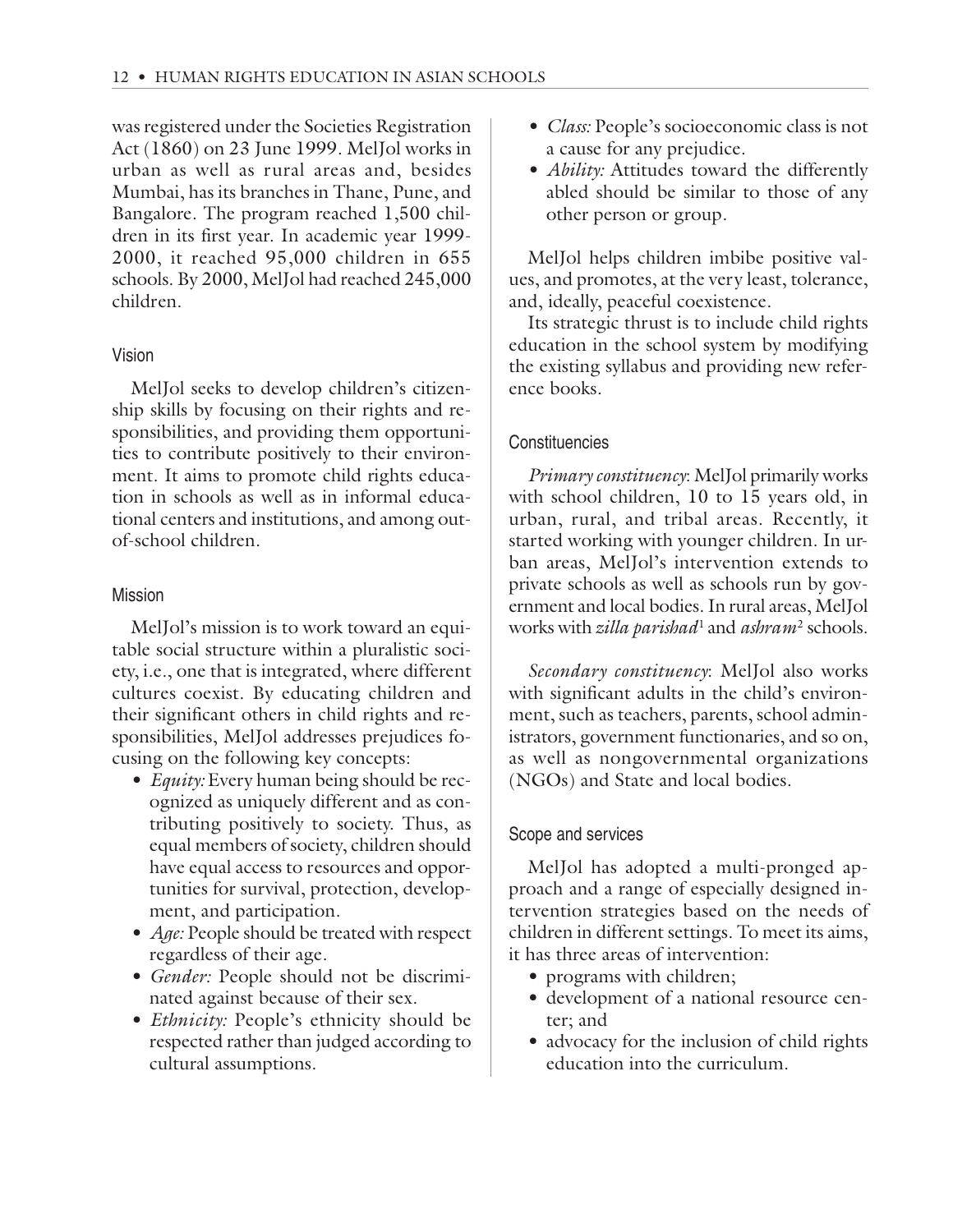# Programs

# Work with children

*The Twinning Program,* MelJol's initial and core program, encourages children from private schools, government-run schools, schools for differently abled children, etc. to interact to address prejudices and understand "rights for all."

*The Afalatoon*<sup>3</sup> *program* reaches children 10 to 15 years old through strategies and modules developed for children in different types of schools, through children's camps, and through the MelJol activity books. At this age, children are impressionable and developing their self-concept and values. The program addresses these aspects of the child's development.

The *government/local/rural school program* enhances pupils' self-esteem, making them confident to actively change their immediate environment and encouraging them to form school-level councils.

The program focuses on

- sensitizing the children to one another and to their environment,
- encouraging them to change their environment, and
- helping them to identify what they would like to change and how.

The *private school program* sensitizes children to issues related to the marginalized child. It is based on modules on street children, child labor, literacy, gender, slum pavement dwellers, disabled children, displacement, secularism, and the environment. The program helps children understand their rights and responsibilities, and violations of their rights, encouraging them to break stereotypes and prejudices. The module ends with the children adopting an action plan, which highlights responsibilities toward those whose rights are violated. The

child-friendly methodology uses sensitization games and activities such as role play, discussions, case study presentations, audio-visual inputs, fact finding, interactions, opinion polls, or interviews conducted by the children.

*The Twinkle Stars program* introduces values of equity, respect, and acceptance to children 6 to 9 years old through camps and MelJol activity books.

# Intervention with schoolteachers

MelJol considers teachers as resource people and partners, and works with them through workshops and meetings to discuss strategies for guiding school children in undertaking their responsibilities and contributing meaningfully to their environment.

In MelJol Urban, the focus is largely on directly working with the target groups on child rights education through school- and community-based work, and on including child rights in the school curriculum. Fact sheets, handouts, manuals, etc. are used.

MelJol Rural's strategy takes child rights education to rural and tribal children through teachers and other village functionaries. It conducts workshops for teachers, community leaders, and government functionaries to

- make them aware of child rights,
- motivate them to be involved in child rights education, and
- strengthen the processes for child participation at the school and community levels.

This allows for large-scale child rights education. MelJol Rural also developed materials for both facilitators of child rights education and the children.

The program's strategy involves

- developing modules, called the MelJol Afalatoon Series Books,
- developing teacher's manuals that will ensure children's participation in the process of teaching and learning,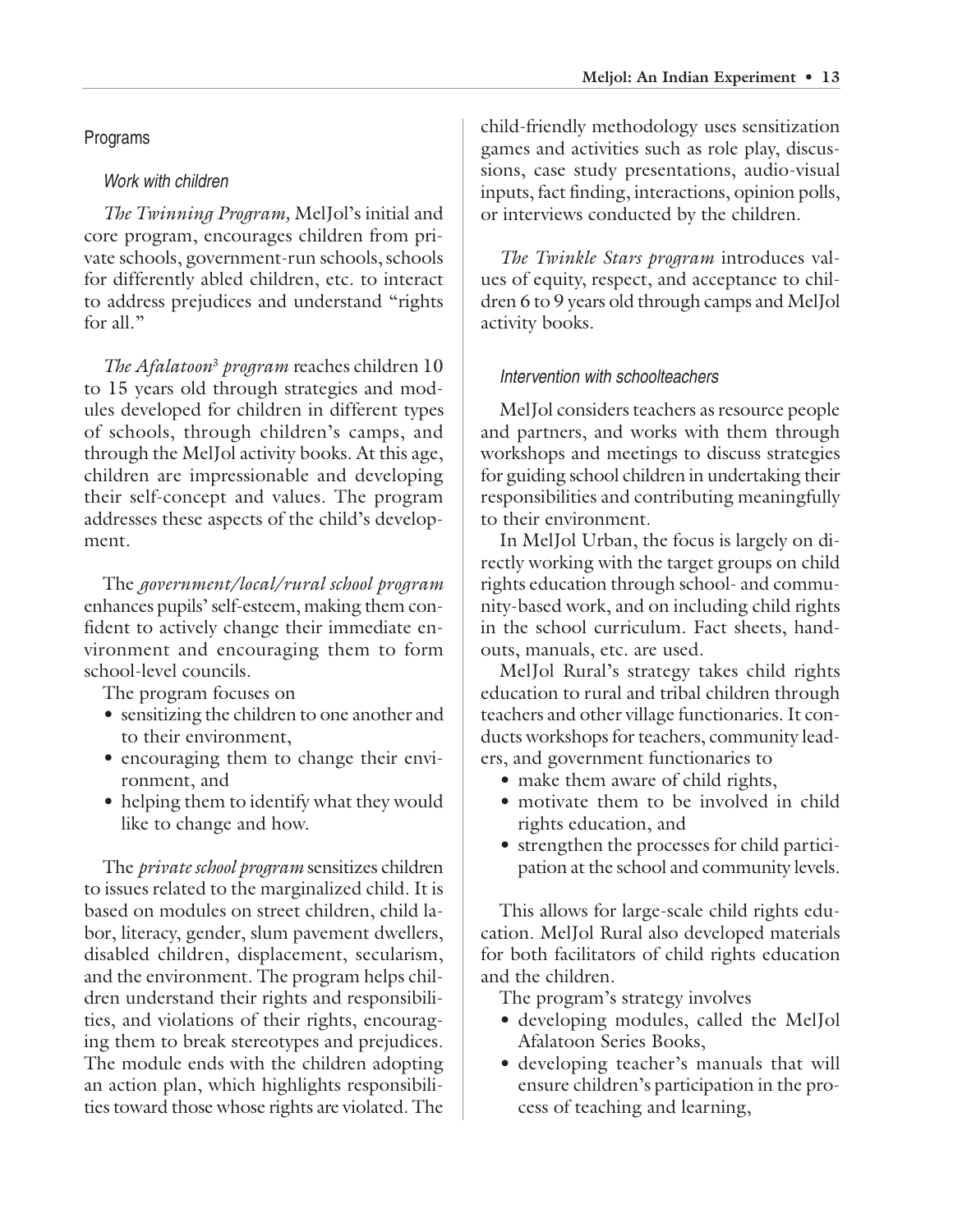- conducting workshops for teachers and *kendra pramukh*, 4
- conducting workshops for teachers with the help of trainers, and
- implementating modules developed by teachers in schools.

Module implementation involves the following:

- creating awareness among children about the Convention on the Rights of the Child;
- relating it to village-level realities, issues, and problems;
- forming children's clubs, organizing children's fact-finding projects on village issues, discussing ways of dealing with the issues, and guiding children in planning and executing the solution;
- imparting values education through songs, slogans, and stories;
- organizing regular visits by volunteers, officials, and MelJol representatives to review implementation in the schools, and holding periodic teacher's meetings to share experiences and learn from each other;
- conducting workshops for significant others such as
	- *•* kendra pramukh,
	- extension officers,
	- members of the village education committee,
	- village-level representatives of other government departments such as Health, Integrated Child Development Programme (ICDS),<sup>5</sup> gram sevak,<sup>6</sup> and Youth Group, and
	- parents;
- conducting programs for children such as
	- *balgram sabha*, 7 where children present their issues and concerns at the village *panchayat*, 8 and
	- *bal anand mela*,<sup>9</sup> where children express their understanding of child rights and also enjoy meaningful entertainment.

Development of a national resource center

MelJol plans to be a national resource center for child rights education. It has produced much material, which has been modified with the help of teachers and children. It also regularly documents its processes. Its training kits will facilitate replication of MelJol elsewhere.

# Development of material

Material, once created, is experimented within MelJol programs, reviewed, modified, and then printed as manuals, books, handouts, etc. Children's feedback during the experimental phase forms an important component of the phase for review and modification.

*Manuals for teachers* provide information on child rights and give them guidelines for teaching children their rights and responsibilities. Separate manuals are created for different settings (urban, rural, private schools, government schools, etc.).

*Books* for children on child rights, which can be incorporated as part of the school curriculum and are interactive, use games, songs, puzzles, and other activities to make learning interesting. Learning is encouraged through child-friendly characters—Mel, Jol, Twinkle Star, Explorer, and Afalatoon, who are now also incorporated into MelJol's direct intervention activities with children. The books facilitate critical thinking and self-reflection. They are written in English and the vernacular languages.

*Fact sheets and handouts* for children are developed to reinforce messages about child rights and responsibilities. Facilitators use them to supplement sessions on child rights education.

*Attitude scales* to ascertain the impact of child rights education are being developed.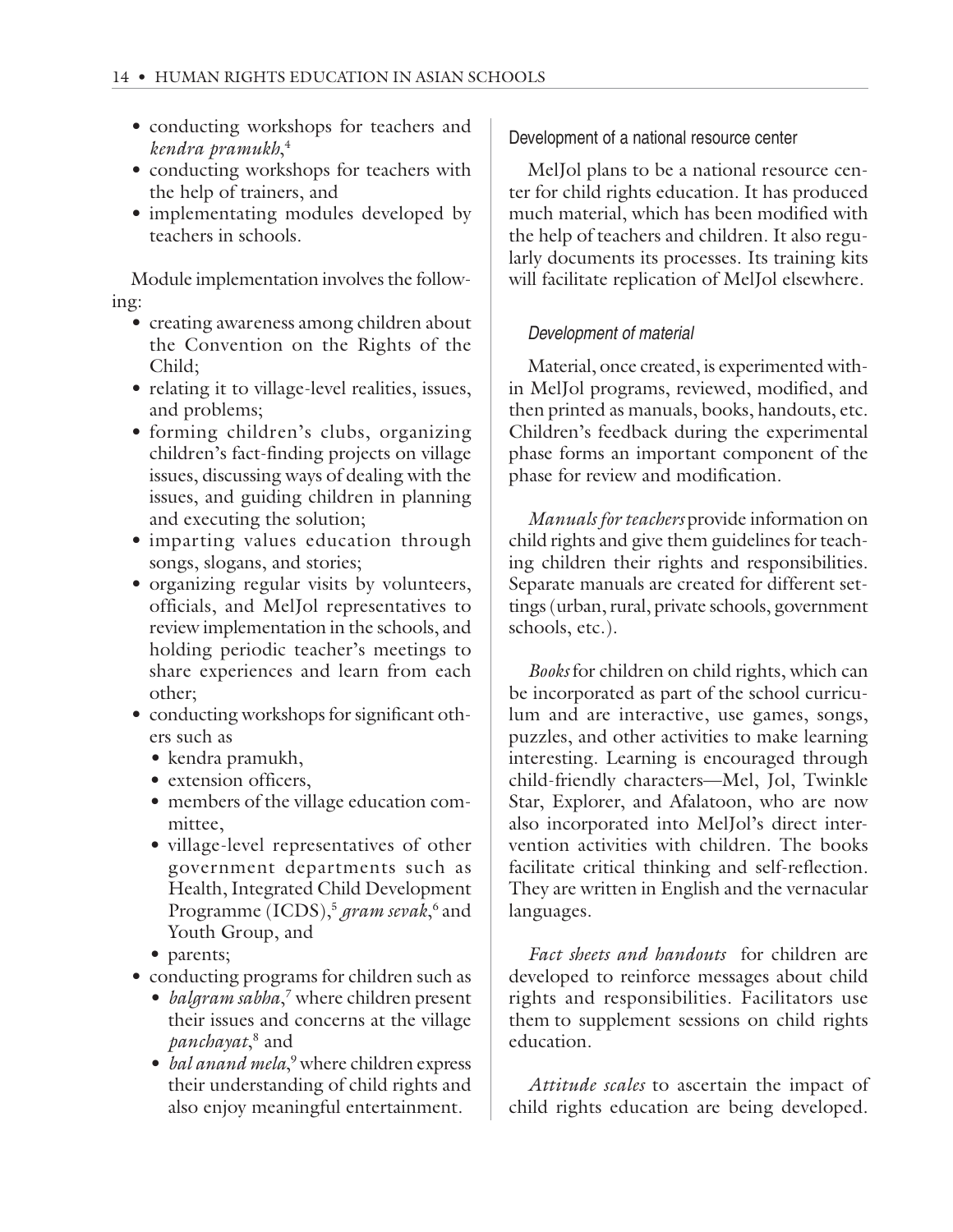After standardization and validation, they will be made available to others for use.

## Training and networking

MelJol trains school principals, teachers, NGO personnel, and other interested groups in child rights and in ways of communicating them to children. MelJol plans to further develop a network of organizations and individuals focusing on child rights.

## Research

MelJol undertakes research on issues related to child rights in both urban and rural areas.

## Documentation

*A database* for child rights will be created, facilitating the formation of a child rights network.

## Advocacy for child rights education in schools

MelJol plans to initiate dialogue with the State Education Departments, District Primary Education Program, and State Center for Education Research and Training to include child rights into the educational curriculum, especially into subjects such as socially useful and productive work (including activities such as gardening, knitting, farming, electrical work), values education, social service (including activities such as teaching illiterates, reading for blind students, helping the aged), and civics.

MelJol is moving from directly working with children and consolidation of this strategy, to developing training packages for adults. MelJol will also lobby government and education departments to include child rights education in the regular school curriculum.

## Impact

All the school-based programs were evaluated using scientifically developed attitude scales. Children either wrote or said what they thought. The results of the evaluation indicate that the program has sensitized the children to the issues taken up. Overall, the children enjoyed the program. They found the sessions and games informative and meaningful and particularly enjoyed the interaction sessions with the other groups of children. It can be claimed that children have learned a lot about their environment and about themselves from these programs.

Teachers, children, kendra pramukh, and others responded well to the MelJol Afalatoon books. Children liked them and, during the monitoring sessions, we realized that they all knew the MelJol songs. The songs are the most effective means of imparting the program's message.

The books have many activity sheets. The activities involve getting information from village and community panchayat, doing houseto-house surveys on major issues, and getting opinions from *anganwadi*10 workers, doctors, etc. These help the children understand and internalize the program's message.

Child rights clubs have started forming in the villages. They are miniature movements for child rights. The children become responsible voters in club elections due to the election process they learn in school. In the periodic meetings, they learn to discuss their issues in a democratic way, start thinking about the possible solutions to problems, and take action. The whole process guides the children toward responsible citizenship.

The program has also helped create awareness of the rights of the child. It is a great achievement to have established among students, teachers, authorities, and villagers that children can change their surroundings.

The program has also promoted joyful learning strategies in the schools, which indirectly affect school attendance. Teachers and headmasters are now more enthusiastic, because of which teaching in general has improved.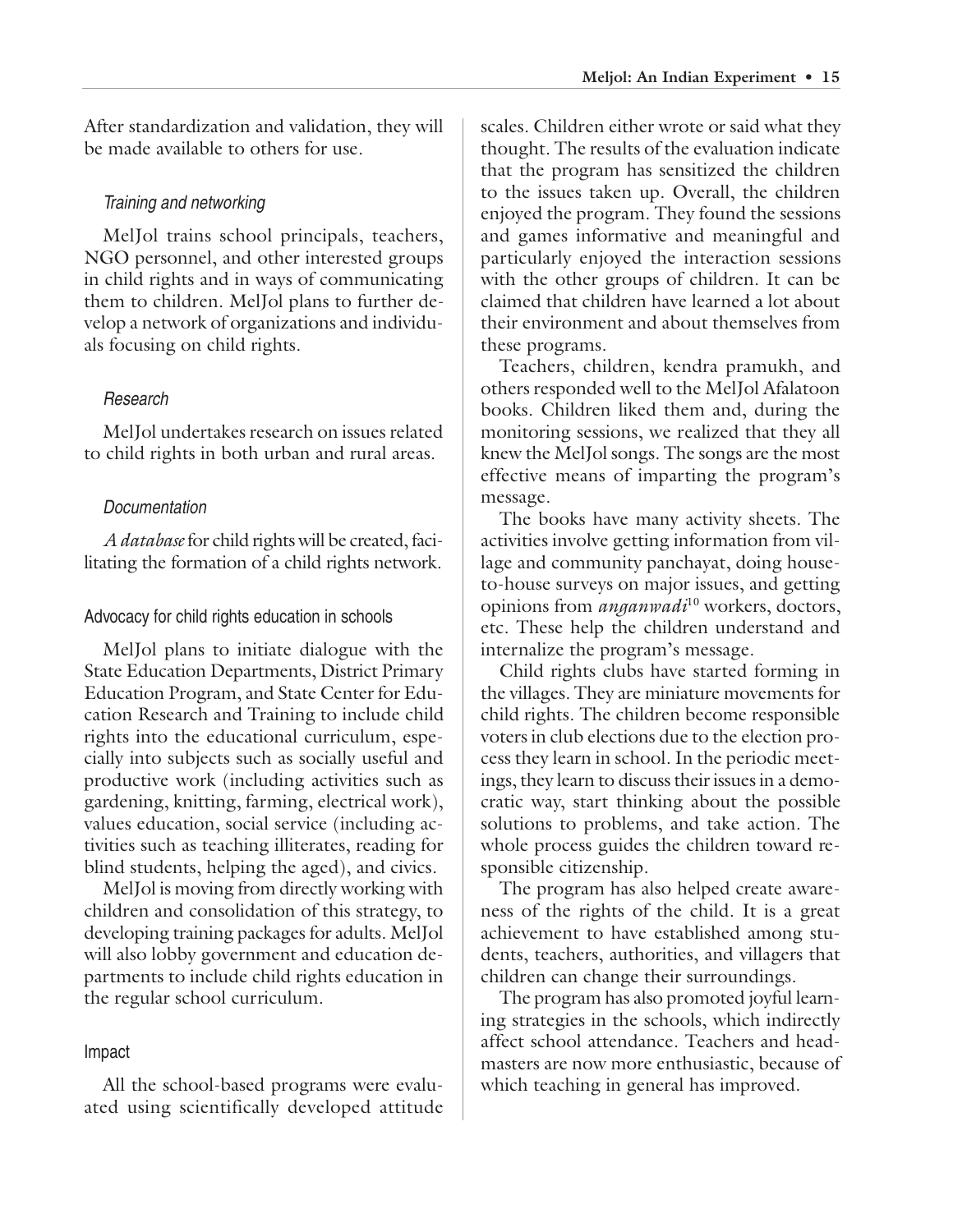Factors affecting impact

It has been seen from the review visits that the following factors generally affect program impact:

- teacher's motivation;
- leadership provided by officers and others;
- time gap between training of the teachers, getting books, and starting the program;
- inadequate number of books;
- implementation without training; and
- support from other village-level government functionaries and villagers.

## Best Practices: A Few Examples

## Dhanivali, Taluka<sup>11</sup> Murbad

Dhanivali is a village in Thane District, about 100 km from Mumbai. The majority of its residents are tribals. All the children go to the MelJol community-based school. MelJol uses its textbook for sixth and seventh standard, which contains the process of electing club officers (secretary, treasurer, and president). A chapter explains the democratic process of elections and the children's responsibility to vote. The election prescribed in the textbook is similar to that conducted in villages or cities. Thus, it includes multiple contestants, submission of manifesto by candidates (to explain what they will do if elected), campaigning, and secret voting.

This is the most popular program in schools as children enjoy the process and learn their most important civic responsibility. Students form MelJol clubs then approach other children in the villages (school dropouts, child laborers, etc.) to invite them to join. The clubs hold elections. In the club meetings, children discuss their issues, decide on the action they want to take, and also evaluate themselves. This is MelJol's first step toward establishing a children's movement for their rights in the villages.

The children elected the club officers, conducting the election process as described in the book. They filed applications to contest election and campaigned. Some tried to bribe the voters but did not succeed. The children voted conscientiously.

The seventh-standard book also includes the story of an alcoholic father who abuses his children. It helps children understand the idea of right to protection. The club members, in consultation with their elected representatives, decided to campaign against drinking alcohol. They conducted *prabhat pheri*<sup>12</sup> and met with the villagers, explaining the harmful effects of alcohol. The *sarpanch*<sup>13</sup> supported the children and tried to stop the distilling of alcohol. He gave loans to the producers to start some other small-scale business. The villagers also stopped drinking for 15 to 20 days. The children were unhappy that some of them started drinking alcohol again. Now they are thinking of different ways to stop alcoholism.

## Umarai, Taluka Shahapur

Umarai is another village in Thane District, around 80 km from Mumbai. It also has a community-based school where children learn the same things as the children in Dhanivali. They are working to realize their right to health, a clean environment, and potable water.

They realized that the village women washed their utensils right next to the well, thereby contaminating the water. The children explained to them the problems that could arise due to this. In the beginning, the women refused to accept their mistakes and even insulted the children. The children persisted, however, and finally managed to persuade them to do their washing slightly farther away from the well.

# Anti-Gutaka Campaign

*Gutaka*, a chewing tobacco, has become very popular among school children, who are addicted to it. The Maharashtra State government has banned the selling of gutaka in and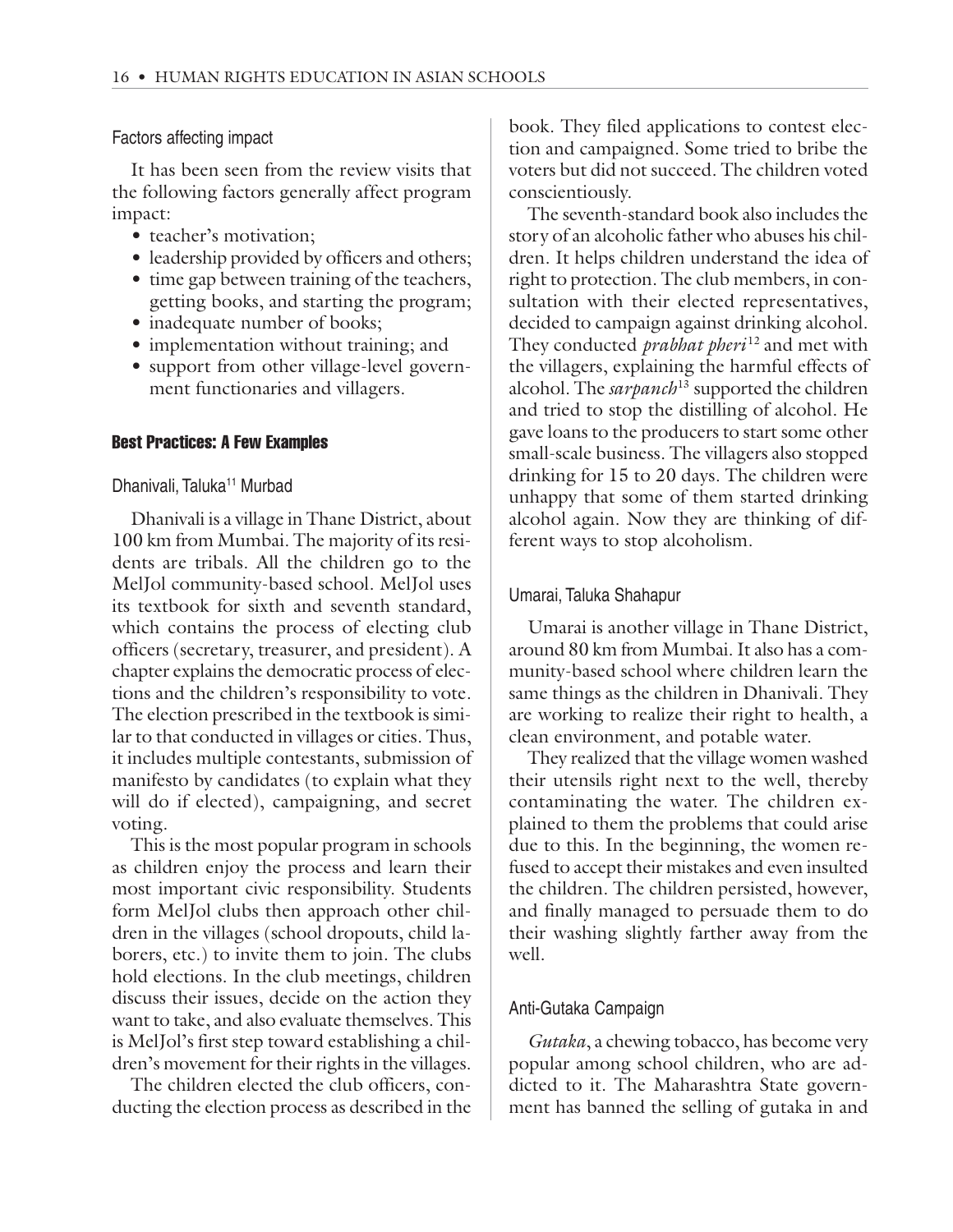around schools, to no avail. Because children and parents are not aware that gutaka is harmful, and worse than smoking tobacco, the practice continues. MelJol and the children are continuously working on this issue in Mumbai, Thane, and Pune. In Mumbai, children together with MelJol have been conducting the Anti-Gutaka Campaign for the last three years. Initially, the harmful effects of gutaka are discussed in schools as part of children's right to health. Their clubs then decide to work on the issue. They hold meetings in their schools for their parents and in the communities. They make posters showing the harmful effects of gutaka and exhibit them in schools, communities, and all major railway stations in Mumbai. Children also role play, make slogans, and compose songs on the issue. Child representatives meet the city mayor, deputy mayor, municipal commissioner, and education officer to discuss the issue with them. They conduct processions, rallies, and prabhat pheri on the issue. Thanks to all these efforts, the government has taken steps to ensure that gutaka is not sold in or around the schools. The Anti-Gutaka Campaign continues in Mumbai and Thane on the MelJol clubs' initiative.

#### Varale, Taluka Wada

Children learned about their right to development and that they have to do something to realize it. They started a small savings group in the school, depositing their pocket money, which did not exceed one or two rupees. They could withdraw the money for picnics or to pay examination fees or buy textbooks, which their parents sometimes could not afford. Today, total savings is around 900 rupees. The children keep records and accounts of the money.

As a part of the MelJol module, they planted trees around the school. But the village cattle and goats damaged them. In order to protect the plants, the children, with the help of the teachers, fenced the school with thorny bushes.

#### Phalegaon, Taluka Kalyan

Since the school is on a hill, the children successfully demanded that the gram panchayat construct steps to reach it, showing that they understand their right to education.

The villagers used to litter the school premises. In order to realize their right to a clean environment, the children took the officials of the panchayat and education committee to the school to show them the dirty premises and appealed to them to do something about it. Littering has been reduced since then.

#### Uparale, Taluka Jawhar

The children of Uparale School, after understanding their rights to education and health, took up several issues. They felt that the school should have a compound. They then collected the wood and built a compound on their own, cleaned the well, and constructed a wall around it. They also encouraged the dropouts to come back to school.

#### Khupari, Taluka Wada

The seventh-standard book includes the story of an alcoholic, which is used to teach the right to protection. The story was particularly relevant to them, as a drunkard used to come to school everyday and disturb them. They decided to take up the issue of alcoholism. Together they strongly objected to that person's coming to school and made sure that he would not come to school in a drunken state. They also conducted a meeting of all villagers and described the ill effects of alcoholism.

#### Kunj, Taluka Jawhar

In this interior taluka, the children of Z.P. School Kunj collected their savings through their club and started a mini-bank from which they give loans to needy children. They also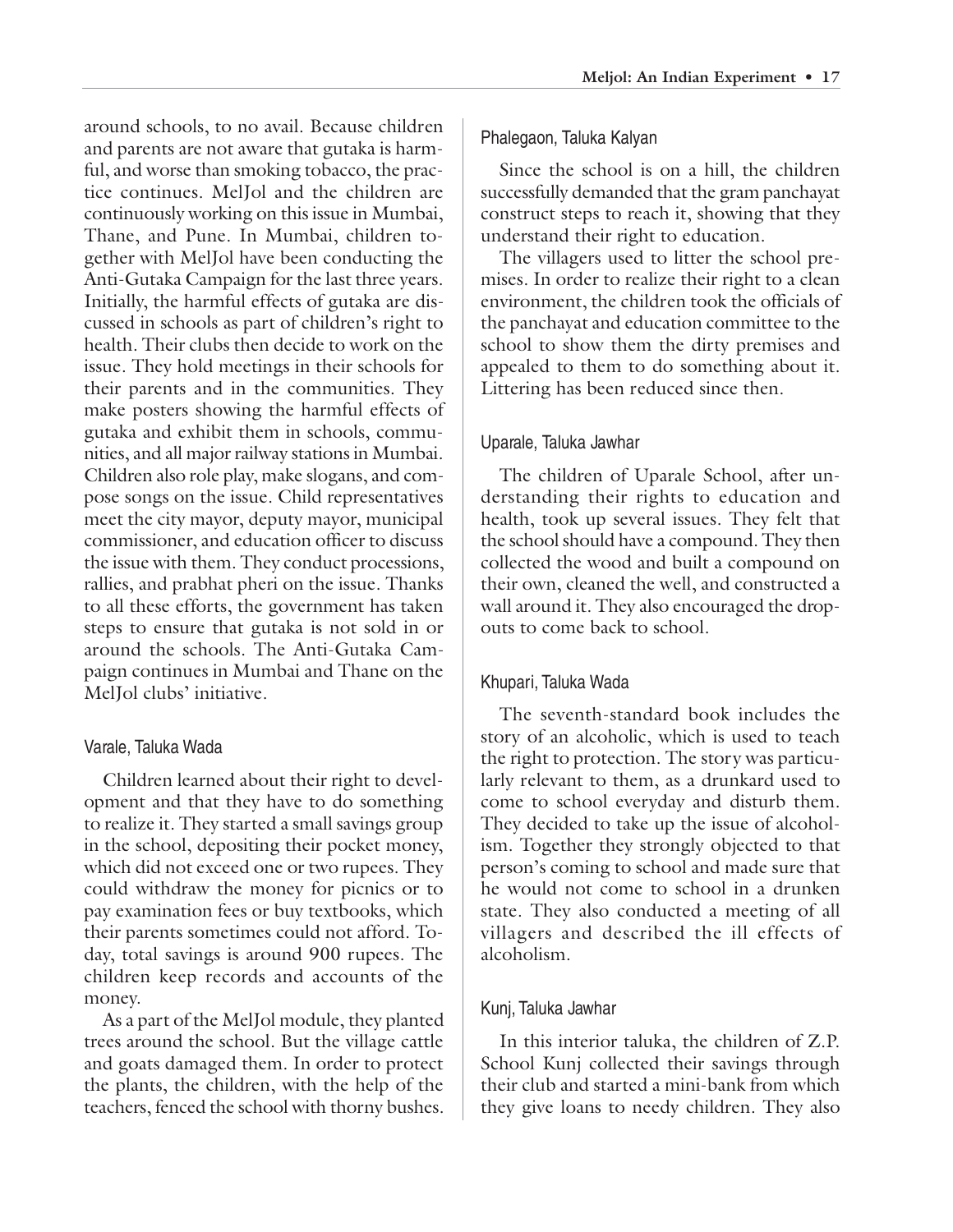organized various sports and elocution competitions, exercising their right to entertainment.

## Shere, Taluka Shahapur

The teachers in this community, with the support and guidance of the kendra pramukh, have completed the MelJol syllabus. The children now understand their rights and responsibilities. During a club discussion, they realized that the school had paid the electricity meter charges almost a year ago but still had not got the meter fixed. In order to realize their right to education, the children marched to the Maharashtra State Electricity Board office in Vasind and gave a written complaint to the officer, who is now following up the issue.

## Kishor, Taluka Murbad

The lesson on children's right to health in the seventh-standard book encouraged the children of Kishor School to campaign against gutaka. Together with their headmaster, they approached the two shopkeepers just outside their school and explained to them the ill effects of gutaka. They then requested the shopkeepers to stop selling gutaka. The shopkeepers agreed and kept their word. The children also encouraged the dropouts to come back to school and exercise their right to education. They also cleaned their temple and primary school.

## Daighar, Thane Municipal Corporation School No. 91

A teacher encouraged the children to form a club. The children conducted elections to choose the chairperson, deputy chairperson, secretary, and treasurer. They were clear about the reason for forming the club, and the responsibilities of the officers. The members decided to take up the Anti-Gutaka Campaign and visited all the *pan* (betel leaf) shops and other small gutaka vendors and requested them not to sell gutaka to children, even if they were

buying it for their elders. They also made clear how gutaka affects the health. They are planning to campaign among their elders as well.

# Dahagaon, Taluka Kalyan

The teachers completed the module successfully, then gave their students activity sheets and asked them to collect information. The topic for grade-7 students was school dropouts and nonenrolment. When the children collected related information on the topic, they realized the gravity of the problem, discussed the issue, and took up literacy as their first activity. They decided that "Each One, Teach One" would be their goal, to be accomplished during the upcoming summer vacation.

# Vasundri, Taluka Kalyan

The grade-6 students collected information about the water problem. They wrote a song about their right to survival and how it is being violated because of the water shortage. They held prabhat pheri, raised slogans, and sang the song over and over again. The villagers at the Kalyan Panchayat Samiti Office followed up the problem, resulting in the construction of a bore well.

# Jambhul, Taluka Kalyan

The teachers, after becoming aware of child rights, were happy to implement the module in their school, helping the children become aware of their rights and responsibilities. The children formed a club and planted trees and herbs as a first step to overcome the problems of their environment.

# Future Thrust

In academic year 2000-2001, MelJol is moving from a phase of direct work with children to indirect intervention, by developing training packages for schoolteachers on child rights